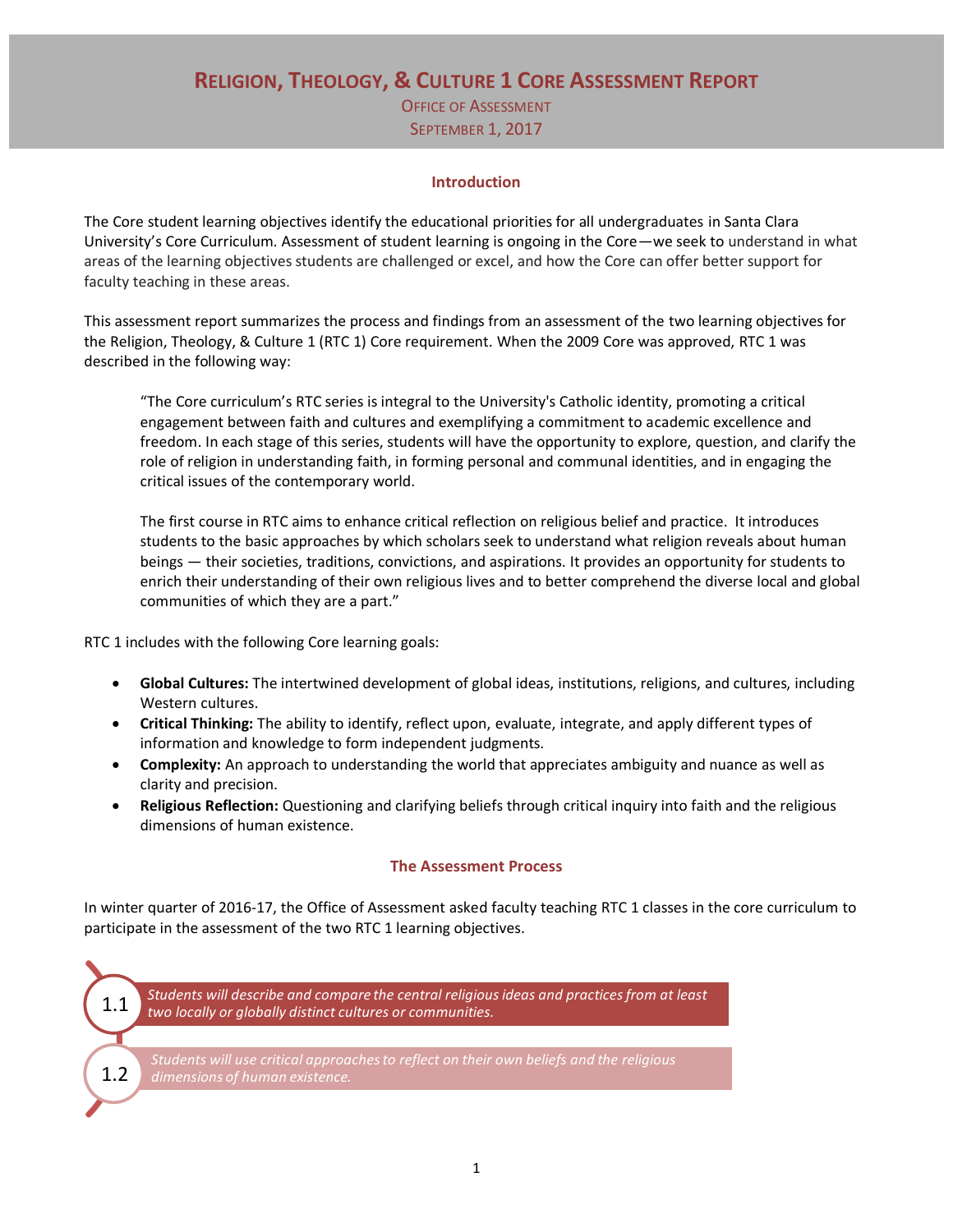Student work was collected from a random sample of students from 12% of the 386 students enrolled in RTC 1 courses. Faculty teaching the courses identified the assignments or exam questions providing the clearest evidence for student learning with respect to the two learning objectives. The Office of Assessment received student work from 46 students from 11 of the 16 classes offered. Student and faculty identifiers were redacted to prepare it for scoring by a team of faculty members teaching in the area.

Five faculty and one staff member participated in the assessment of the work. They first attended one of two norming sessions in the Spring quarter of 2017 to become familiar with the rubric (see Appendix) used to score student work. Student learning for each objective was scored on a four-point proficiency scale.

After the norming sessions were completed, the remaining student work was distributed among the raters to be scored. About 63% of the work was scored by two raters in order to examine whether the rubric was applied consistently across raters. Inter-rater reliability (IRR) was calculated using the software program AgreeStat® for the two learning objectives. The agreement coefficient Gwet's AC2 was interpreted, using simple ordinal weights and Landis-Koch benchmarks (see Table 1). Overall, the faculty raters were quite consistent with one another in their scoring and their use of the rubric. In the small number of cases in which scorers varied by more than two points, a third rater was called in to reconcile.

Table 1. Agreement Coefficients

| Learning Objective | Gwet's AC2 | <b>Benchmark</b> |
|--------------------|------------|------------------|
| LO $1.1$           | 0.65       | Moderate         |
| LO 1.2             | 0.72       | Moderate         |
|                    |            |                  |

#### **What We Learned**

The scores given for work for each learning objective were tabulated and converted into percentages.

## *LO 1.1 Students will describe and compare the central religious ideas and practices from at least two locally or globally distinct cultures or communities.*

Thirty-eight percent of the student work was judged as proficient or highly proficient for learning objective 3.1 (see Figure 1). Another 32% of student work was rated as approaching proficiency and 25% was judged as not proficient. Five percent was scored as having "no evidence," indicating that the student work did not appear to address the learning objective at all.



Figure 1. Percent of Rubric Scores for Learning Objective 1.1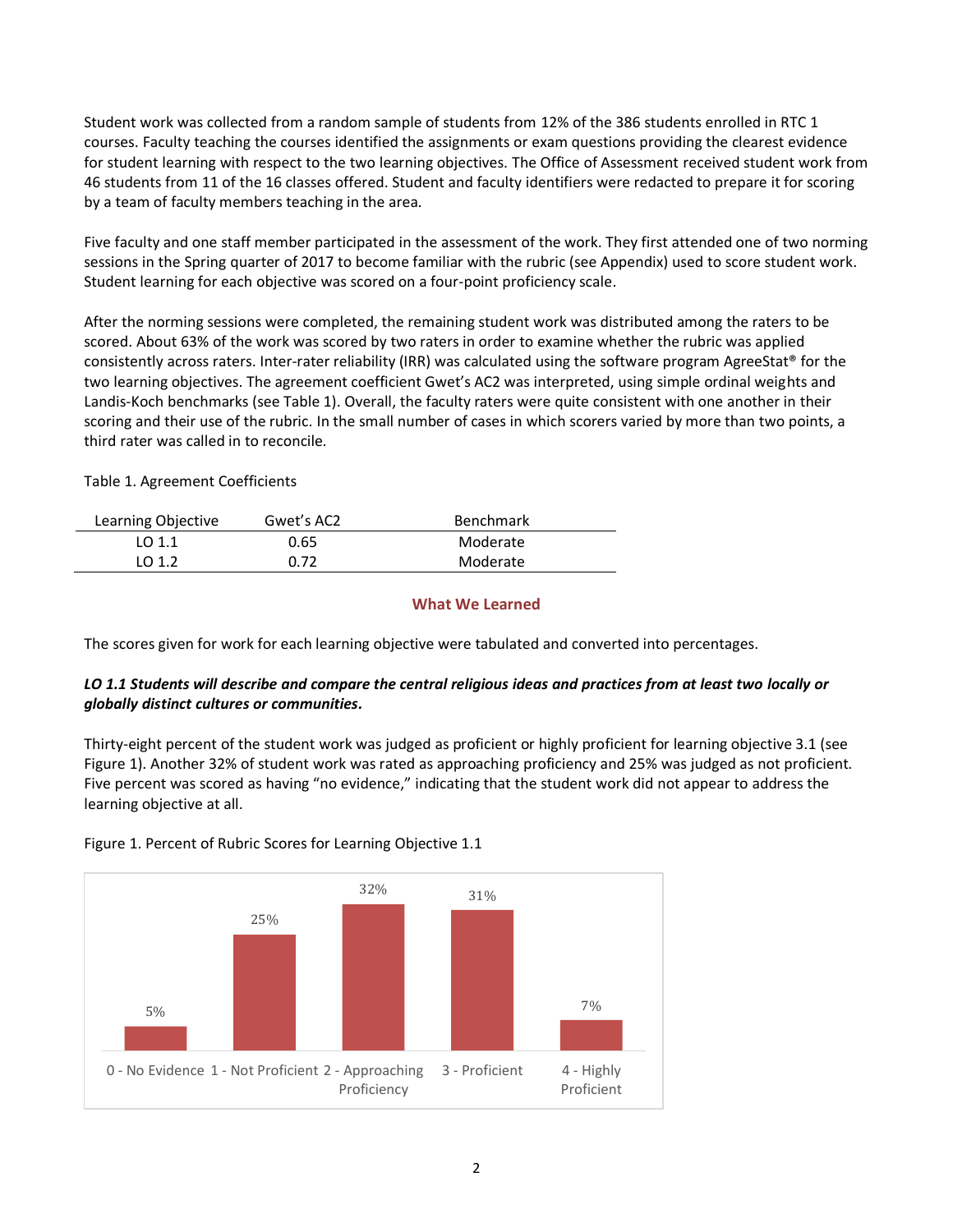## *LO 1.2 Students will use critical approaches to reflect on their own beliefs and the religious dimensions of human existence.*

Proficiency was scored higher for LO 1.2 with 55% of the student work receiving a score of 3 or 4 (See Figure 2). An additional 11% of the work was scored as approaching proficiency. Twenty-five percent of the work was scored as not proficient and another 9% was scored as showing no evidence of LO 1.2.



Figure 2. Percent of Rubric Scores for Learning Objective 1.2

## Differences across students

Scores were also examined by group differences to see if there were statistically significant differences by student gender and student race and ethnicity. No statistically significant differences for either gender or race/ethnicity were found.

#### **Conclusions**

Overall, the assessment points to the need for discussion among faculty teaching in this area. Only 38% of the student work reached the target level of proficiency for LO 1.1 (*Students will describe and compare the central religious ideas and practices from at least two locally or globally distinct cultures or communities*), although it should be noted that an additional 32% was scored as approaching proficiency according to the rubric. This learning objective asks students to "describe and compare," tasks that are not overly complex, but most students are taking this course in their first year at SCU. Are faculty satisfied with this level of proficiency?

According to the rubric, student work earning a "2" (approaching proficiency) on LO 1.1 met the criteria of: "Ideas and/or practices are stated but description leaves some terms undefined, ambiguous, or unclear. Comparison is not as meaningful or complete due to missing details on one or more locally or globally distinct culture/community, or because little effort is made to provide a clear comparison." Another 25% of the work earned a "1" (not proficient," indicating that "Ideas and/or practices are stated without sufficient clarification, description or accuracy. The comparison is superficial or notably incomplete, or may not be directly made. The response does include two or more locally or globally distinct cultures or communities, but part or all are seriously underdeveloped."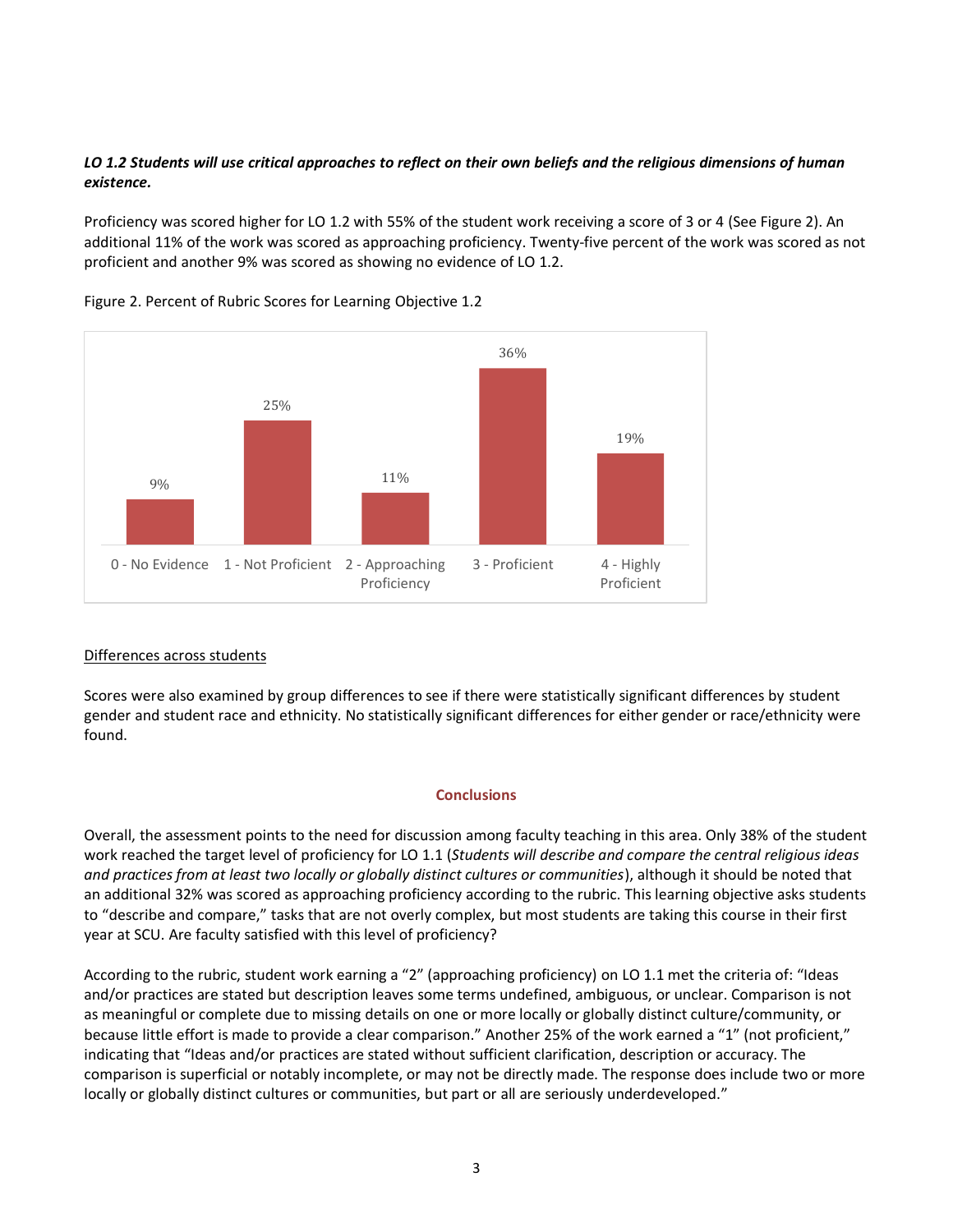The team of faculty scoring the work noted that in some coursework, students were not addressing religious ideas or practices from at least *two* locally or globally distinct cultures or communities. If only one culture were addressed, the work was scored as not proficient (1). If it lacked a comparison, it earned a 2. Both of these were common in the student work. Additionally, there was some question about what constitutes a "central religious idea or practice," with faculty scorers finding that students were not addressing central ideas or practices.

Although rubric scores were higher for LO 1.2 (*Students will use critical approaches to reflect on their own beliefs and the religious dimensions of human existence*), 36% was scored as not proficient or approaching proficiency, and 9% as showing no evidence of student learning.

Scorers noted that much of the work did not show a direct reflection of students' own beliefs. Scoring was adjusted so that work was scored the same "*regardless of whether beliefs are clear from the student's worldview or their analysis of others' beliefs."* Even with this adjustment, 25% of the scores were not proficient. Faculty scorers observed that student work often lacked a critical approach for which to reflect upon their own and others' beliefs.

These findings suggest a need for faculty to reach greater consensus on the learning objectives and how to incorporate these into student assignments. RTC 1 is designated to help meet the core global learning goals, and from this assessment, it appears that students are not having the opportunity to address this or to demonstrate their understandings. Additionally, there is a need to clarify the way in which we expect students to express the goal of religious reflection.

The Core and the Office of Assessment will host a faculty conversation in the fall so that faculty may review and discuss these findings, and identify ways to achieve the outcomes they seek for student learning.

**Acknowledgments**: The Office of Assessment thanks the RTC 1 FCC, the faculty teaching Core courses who participated in the assessment, the faculty members who participated as scorers for the student work, and our student assistants who contribute to the many phases of the assessment process.